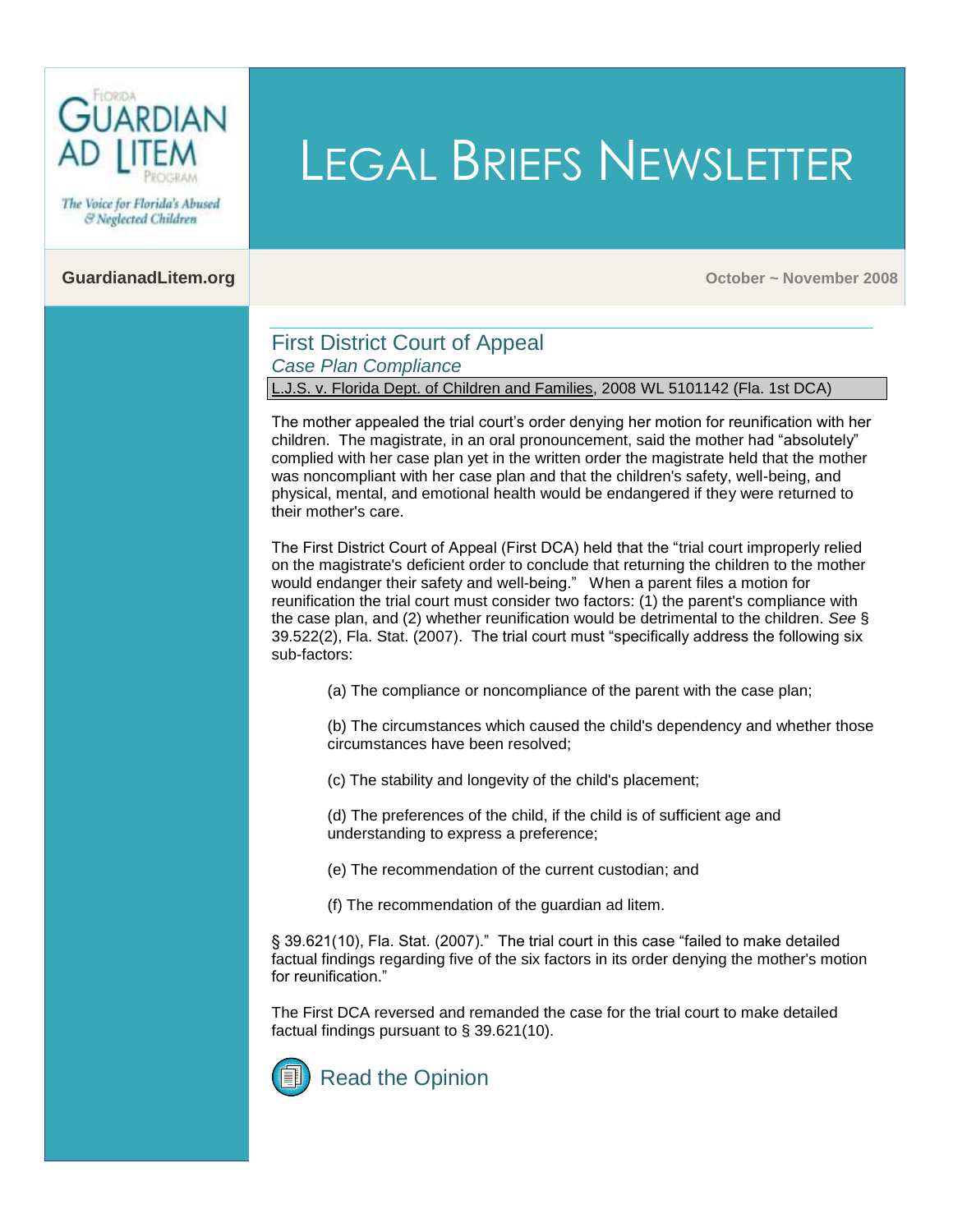### *One-Parent Termination of Parental Rights*

M.F. v. Florida Dept. of Children and Families, 992 So.2d 410 (Fla. 1st DCA 2008)

The mother appealed the trial court"s order terminating her parental rights based on her failure to appear (consent) and/or that she "abandoned" her child. The First District Court of Appeal held that because the trial court "affirmatively declined to make necessary findings (requested by the attorneys for Appellee and for the Guardian ad Litem)" under [§ 39.811\(6\), Fla.](http://www.leg.state.fl.us/Statutes/index.cfm?App_mode=Display_Statute&Search_String=&URL=Ch0039/SEC811.HTM&Title=->2007->Ch0039->Section%20811#0039.811) Stat. (2007) the order terminating the mother's parental rights must be reversed. [Section 39.811\(6\) "set](http://www.leg.state.fl.us/Statutes/index.cfm?App_mode=Display_Statute&Search_String=&URL=Ch0039/SEC811.HTM&Title=->2007->Ch0039->Section%20811#0039.811)s forth a list of circumstances that will allow the severing of one parent's rights without the severing of the other parent's rights."



Second District Court of Appeal *Termination of Parental Rights, Incarceration* In re S.H., 992 So.2d 316 (Fla. 2d DCA 2008)

The father appealed the trial court"s order, terminating his parental rights to his three children ages two, three and four. The termination was based upon the statute allowing for termination if a parent is incarcerated for a substantial portion of time before the child attains the age of majority.  $\S$  39.806(1)(d)(1), Fla. Stat. (2008).

The Second District Court of Appeal reversed the trial court"s order finding that the fathers remaining years did not constitute a substantial portion of time before the children reached the age of majority. ""[T]he statutory language "requires the court to evaluate whether the time for which a parent is expected to be incarcerated *in the future* constitutes a substantial portion of the time before the child reaches eighteen, not whether the time the parent *has been incarcerated* is a substantial portion of the child's life to date." " *B.C. v. Fla. Dep't of Children & Families,* 887 So.2d 1046 (Fla.2004) quoting *In re J.D.C.,* 819 So.2d 264, 266 (Fla. 2d DCA 2002).



*Nexus*

#### In re D.L.H., 990 So.2d 1267 (Fla. 2d DCA 2008)

The father appealed the trial court"s termination of his parental rights to his son. The Department of Children and Family Services (the department) based the termination petition on the father"s egregious abuse of the child"s sibling. [§ 39.806\(1\)\(f\) Fla. Stat.](http://www.leg.state.fl.us/Statutes/index.cfm?App_mode=Display_Statute&Search_String=&URL=Ch0039/SEC806.HTM&Title=->2007->Ch0039->Section%20806#0039.806)  [\(2008\). T](http://www.leg.state.fl.us/Statutes/index.cfm?App_mode=Display_Statute&Search_String=&URL=Ch0039/SEC806.HTM&Title=->2007->Ch0039->Section%20806#0039.806)he father argued that the department failed to establish "a nexus or predictive relationship" between the past abuse of the child"s sibling and any prospective abuse of the child and failed to prove the termination was the least restrictive means to protect the child from harm.

The Second District Court of Appeal (Second DCA) reversed the termination of the father"s parental rights because no nexus was shown between the abuse of the child"s sibling and prospective abuse of the child. Generally nexus is " established when the parent has a mental or emotional condition that will continue, such as mental illness, drug addiction, or pedophilia, and which will make it highly probable that in the future the parent will abuse or neglect another child." *In re G.D.,* 870 So.2d 235 (Fla. 2d DCA 2004) quoting *In re C.M.,* 844 So.2d 765 (Fla. 2d DCA 2003). The department"s witness, a psychologist, did not establish that the father "lacked self-control or had a drug addiction or a mental or emotional condition."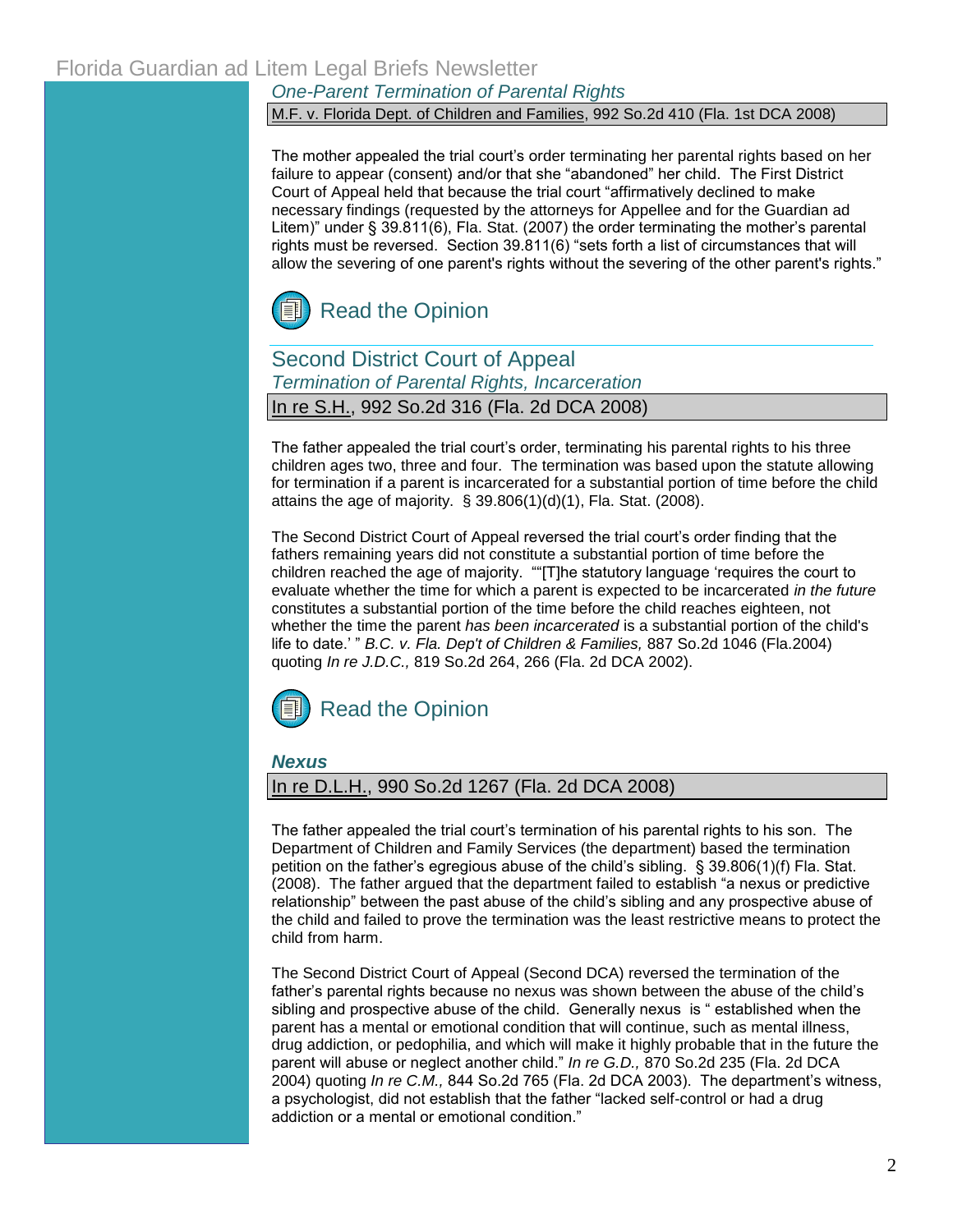# Florida Guardian ad Litem Legal Briefs Newsletter

The Second DCA also agreed with the father that the department failed to show that termination was the least restrictive means of protecting the child from harm. The department did not offer the father court-ordered services and could not show that he would not benefit from such services.

The Second DCA reversed the final judgment terminating the father's parental rights and remanded for further proceedings.



# Fourth District Court of Appeal *Abandonment*

J.R. v. State, Dept. of Children and Families, 2008 WL 4922953 (Fla. 4th DCA)

The mother appealed the trial court"s order adjudicating her children dependent based upon abandonment and neglect where the mother had left her children for three weeks with the maternal great-grandmother and the mother was not able to be reached.

The Fourth District Court of Appeal reversed the dependency adjudication as the dependency was based on "uncorroborated hearsay evidence of an anonymous abuse report stating that the children had been abandoned at the great-grandmother's home." Absent the hearsay evidence there was no other evidence that supported a dependency adiudication.



## *Prior Involuntary Termination of Parental Rights*

J.J. v. Department of Children and Families, 2008 WL 4864203 (Fla. 4th DCA)

The mother appealed the trial court"s termination of parental rights to her twins who were born five years after her parental rights to a sibling child were terminated for egregious conduct. The Department of Children and Families (the department) based its termination petition o[n § 39.806\(1\)\(f\) and \(i\),](http://www.leg.state.fl.us/Statutes/index.cfm?App_mode=Display_Statute&Search_String=&URL=Ch0039/SEC806.HTM&Title=->2007->Ch0039->Section%20806#0039.806) Fla. Stat. (2007). The mother argues the department did not prove by clear and convincing evidence that she posed "a substantial risk of significant harm to her twin children and that termination of her parental rights is the least restrictive means of protecting them from harm."

The Fourth District Court of Appeal (Fourth DCA) agreed with the mother and reversed and remanded the trial court"s decision. The Fourth DCA held that "factors that can weigh against finding a substantial risk of harm to current children include the passage of time and positive changes in a parent's circumstances." Five years had passed and the mother had made many changes. On her own, the mother had participated in parenting classes, domestic violence and counseling. She had obtained stable housing, employment and had severed the relationship with the father. Further, the department failed to provide testimony showing that the mother suffered from any "mental illness, drug addiction, or other impairments that would cause her to be a danger to her children or render her incapable of reestablishing a relationship with them."

The Fourth DCA held that the department failed to show that the termination was the least restrictive means available to protect the current children from harm. The mother had not been offered a case plan and the department did not provide the court with a psychological evaluation to evaluate "the mother's present mental or emotional condition and likelihood of prospective abuse."

The Fourth DCA remanded the case to "the trial court for continuation of the children's dependency status, formulation of a case plan for the mother, and for further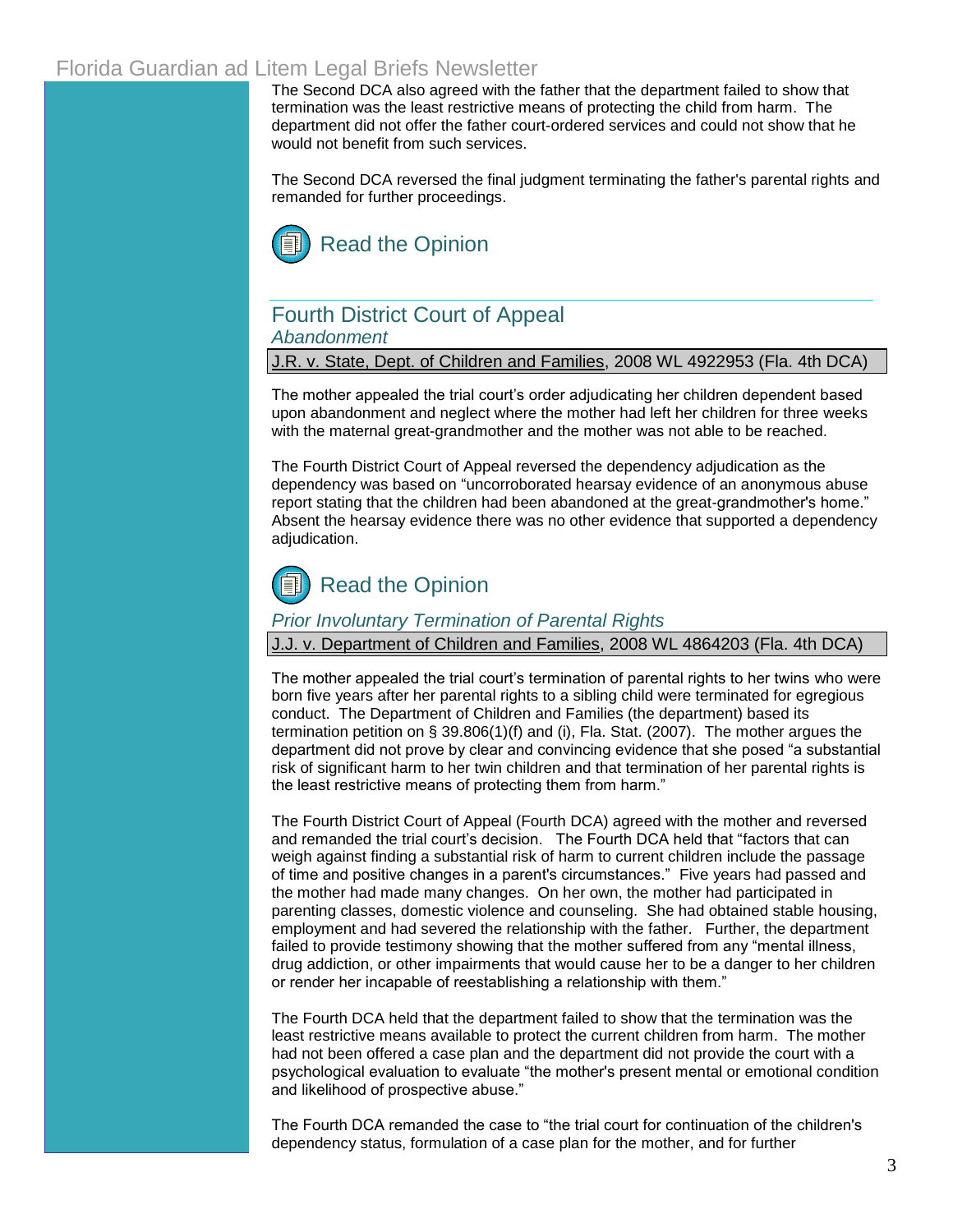proceedings consistent with this opinion."



# Fifth District Court of Appeal *Placement Change, Best Interest Standard*

Guardian Ad Litem Program v. R.A., 2008 WL 4952580 (Fla. 5th DCA)

The Guardian ad Litem appealed an order granting the father's motion to change the placement of his daughter, from the home of her foster parents to the home of her grandmother. The Fifth District Court of Appeal quashed the order holding that the trial court departed from "the essential requirements of the law when ordering the change of placement." The trial court should have based the determination on what was in the child"s best interest. [§ 39.522\(1\), Fla. Stat. \(2008\).](http://www.leg.state.fl.us/Statutes/index.cfm?App_mode=Display_Statute&Search_String=&URL=Ch0039/SEC522.HTM&Title=->2007->Ch0039->Section%20522#0039.522) 



### *Settled Purpose to Assume Parental Responsibility*

A.W. v. Department of Children and Families, 2008 WL 4889139 (Fla. 5th DCA)

The father appealed the dependency adjudication of the child. The Department of Children and Families based its dependency petition on the father"s failure to assert his possible paternity, abandonment of the child, failure to provide for the child and failure to establish or maintain contact with the child. The trial court adjudicated the child dependent - and the Fifth District Court of Appeal agreed – based on the father"s "… moral and ethical conflicts, his failure to have contact with the child, his failure to support the child and other factors that the trial court found evinced a lack of settled purpose to assume all parental responsibility for the child."



# *Nexus, Psychiatric Disorder*

M.C. v. Department of Children and Families, 2008 WL 4753757 (Fla. 5th DCA)

The mother appealed the trial court"s dependency adjudication of her children. The mother contacted the Department of Children and Families (the department) for assistance with food and housing. The department decided to shelter the children after the mother admitted she heard voices and could not sleep. At the hearing the department admitted that they sheltered the children just to make sure that the mother was ok. They were not concerned that the mother had harmed the children. The department based the dependency petition on [§ 39.01\(14\)\(f\), Fla. Stat. \(2007\).](http://www.leg.state.fl.us/Statutes/index.cfm?App_mode=Display_Statute&Search_String=&URL=Ch0039/SEC01.HTM&Title=->2007->Ch0039->Section%2001#0039.01)

The Fifth District Court of Appeal reversed the trial court's dependency adjudication. In order to find the children dependent in this situation the department must show "sufficient nexus between [the mother"s] psychiatric disorder and the potential that she would substantially impair her children's physical, mental, or emotional health." *Richmond v. Dep't of Health & Rehab. Servs.,* 658 So.2d 176 (Fla. 5th DCA 1995). The department failed to provide the trial court with "evidence concerning the existence, extent, or nature of any mental health problem."



[Read the Opinion](http://www.5dca.org/Opinions/Opin2008/102708/5D08-696.op.pdf)